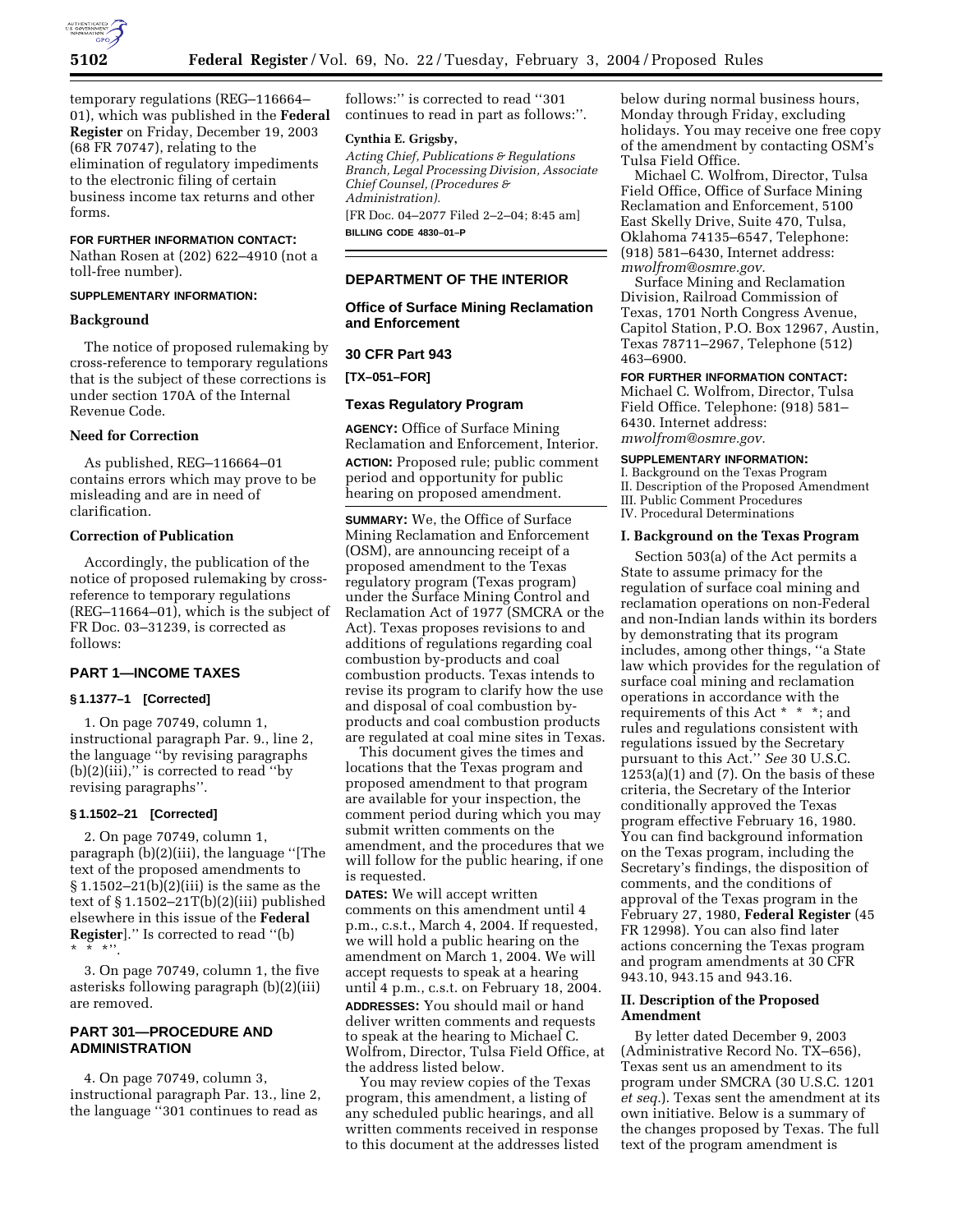available for you to read at the locations listed above under **ADDRESSES**.

## *A. 16 Texas Administrative Code (TAC) Section 12.3 Definitions*

Texas proposes to amend this section by adding new paragraphs (33) and (34) defining ''coal combustion by-products'' and ''coal combustion products,'' respectively. Texas also proposes to renumber existing paragraphs (33) through (193) as paragraphs (35) through (195).

### *B. 16 TAC Section 12.142 Operation Plan: Maps and Plans*

Texas proposes to add new paragraph (2)(L) to require that each permit application contain maps and plans of the proposed permit and adjacent areas which show the approximate location of any area in which coal combustion byproducts will be disposed.

*C. 16 TAC Section 12.145 Reclamation Plan: General Requirements For Surface Mining* 

Texas proposes to add new paragraph (b)(10) to read as follows:

(10) a description of any planned use of coal combustion products designed to achieve approximate original contour or any proposal to dispose of coal combustion byproducts in a manner that achieves approximate original contour. When additional time to conduct rough backfilling and grading is requested to allow for the use of coal combustion products or the disposal of coal combustion by-products, the description shall include a planned time frame for those activities. The proposed time frame may include extensions of the time frames under § 12.384(a) of this title (relating to Backfilling and Grading: General Requirements) to facilitate the cost-effective utilization of coal combustion products and by-products considering generation rates, transportation issues, market conditions, and other relevant factors. Ancillary features (*e.g.*, sediment control structures, roads, and other infrastructure) associated with the use of coal combustion products or coal combustion byproducts shall be considered mining-related activities which the permittee may retain within the Commission's mining permit for the life of the reclamation project until final bond release.

## *D. 16 TAC Section 12.187 Reclamation Plan: General Requirements For Underground Mining*

Texas proposes to add new paragraph (b)(10) to read as follows:

(10) a description of any planned use of coal combustion products designed to achieve approximate original contour or any proposal to dispose of coal combustion byproducts in a manner that achieves approximate original contour. When additional time to conduct rough backfilling and grading is requested to allow for the use of coal combustion products or the disposal

of coal combustion by-products, the description shall include a planned time frame for those activities. The proposed time frame may include extensions of the time frames under § 12.551(a) of this title (relating to Backfilling and Grading: General Requirements) to facilitate the cost-effective utilization of coal combustion products and by-products considering generation rates, transportation issues, market conditions, and other relevant factors. Ancillary features (*e.g.*, sediment control structures, roads, and other infrastructure) associated with the use of coal combustion products or coal combustion byproducts shall be considered mining-related activities which the permittee may retain within the Commission's mining permit for the life of the reclamation project until final bond release.

### *E. 16 TAC Section 12.197 Operation Plan: Maps and Plans*

Texas proposes to add new paragraph (2)(N) to require that each permit application contain maps and plans of the proposed permit and adjacent areas which show the approximate location of any area in which coal combustion byproducts will be disposed.

### *F. 16 TAC Section 12.384 Backfilling and Grading: General Requirements*

Texas proposes to revise paragraphs  $(a)(1)$  through  $(a)(4)$  to reference proposed new section 12.145(b)(10).

## *G. 16 TAC Section 12.385 Backfilling and Grading: General Grading Requirements*

Texas proposes to add new paragraph (f) to read as follows:

(f) In the case of a reclamation plan in which coal combustion products are designed to achieve approximate original contour or coal combustion by-products are proposed to be disposed of in a manner that achieves approximate original contour, the following information shall be submitted as applicable:

(1) an affidavit from the generator certifying that any coal combustion products to be used are exempt from the definition of ''solid waste'' under 30 TAC § 335.1(131)(H) (relating to Definitions) or TCEQ letterauthorization as referenced in Table 1 of § 12.3(33) of this title (relating to Definitions);

(2) an affidavit from the generator certifying that any coal combustion byproduct disposal operations are in compliance with 30 TAC § 335.2–335.8 (relating to Permit Required; Technical Guidelines; General Prohibitions; Deed Recordation of Waste Disposal; Notification Requirements; Financial Assurance Required; and Closure and Remediation) and 30 TAC Chapter 335, Subchapter R (relating to Waste Classification);

(3) documentation (*e.g.*, a signed lease or an affidavit from the landowner) that the landowner has consented to the use of coal combustion products or the disposal of coal combustion by-products on the landowner's property;

(4) chemical analyses of a representative sample of any coal combustion products planned to be used or any coal combustion by-products proposed to be disposed; and

(5) an estimated timeframe for the use of coal combustion products or the disposal of coal combustion by-products as part of the timetable submitted under § 12.145(b)(1) of this title (relating to Reclamation Plan: General Requirements for Surface Mining).

## *H. 16 TAC Section 12.552 Backfilling and Grading: General Grading Requirements*

Texas proposes to add new paragraph (f) to read as follows:

(f) In the case of a reclamation plan in which coal combustion products are designed to achieve approximate original contour or coal combustion by-products are proposed to be disposed of in a manner that achieves approximate original contour, the following information shall be submitted as applicable:

(1) an affidavit from the generator certifying that any coal combustion products to be used are exempt from the definition of ''solid waste'' under 30 TAC § 335.1(131)(H) (relating to Definitions) or TCEQ letterauthorization as referenced in Table 1 of § 12.3(33) of this title (relating to Definitions);

(2) an affidavit from the generator certifying that any coal combustion byproduct disposal operations are in compliance with 30 TAC § 335.2 ''335.8 (relating to Permit Required; Technical Guidelines; General Prohibitions; Deed Recordation of Waste Disposal; Notification Requirements; Financial Assurance Required; and Closure and Remediation) and 30 TAC Chapter 335, Subchapter R (relating to Waste Classification);

(3) documentation (*e.g.*, a signed lease or an affidavit from the landowner) that the landowner has consented to the use of coal combustion products or the disposal of coal combustion by-products on the landowner's property;

(4) chemical analyses of a representative sample of any coal combustion products planned to be used or any coal combustion by-products proposed to be disposed; and

(5) an estimated timeframe for the use of coal combustion products or the disposal of coal combustion by-products as part of the timetable submitted under § 12.187(b)(1) of this title (relating to Reclamation Plan: General Requirements for Underground Mining).

## **III. Public Comment Procedures**

Under the provisions of 30 CFR 732.17(h), we are seeking your comments on whether the amendment satisfies the applicable program approval criteria of 30 CFR 732.15. If we approve the amendment, it will become part of the State program.

#### *Written Comments*

Send your written or electronic comments to OSM at the address given above. Your written comments should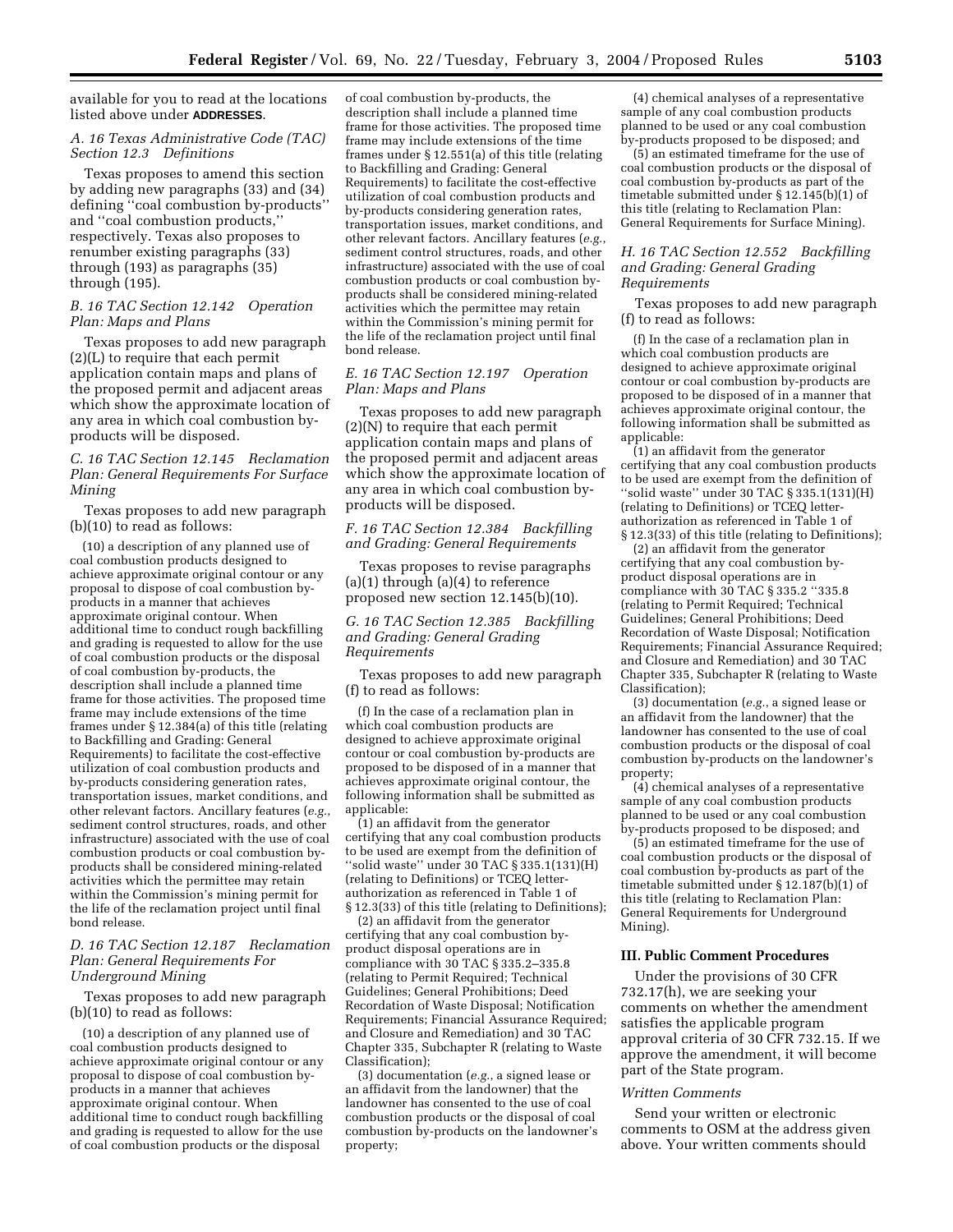be specific, pertain only to the issues proposed in this rulemaking, and include explanations in support of your recommendations. We will not consider or respond to your comments when developing the final rule if they are received after the close of the comment period (*see* **DATES**). We will make every attempt to log all comments into the administrative record, but comments delivered to an address other than the Tulsa Field Office may not be logged in.

## *Electronic Comments*

Please submit Internet comments as an ASCII or Word file avoiding the use of special characters and any form of encryption. Please also include ''Attn: TX–051–FOR'' and your name and return address in your Internet message. If you do not receive a confirmation that we have received your Internet message, contact the Tulsa Field Office at (918) 581–6430.

### *Availability of Comments*

We will make comments, including names and addresses of respondents, available for public review during normal business hours. We will not consider anonymous comments. If individual respondents request confidentiality, we will honor their request to the extent allowable by law. Individual respondents who wish to withhold their name or address from public review, except for the city or town, must state this prominently at the beginning of their comments. We will make all submissions from organizations or businesses, and from individuals identifying themselves as representatives or officials of organizations or businesses, available for public review in their entirety.

#### *Public Hearing*

If you wish to speak at the public hearing, contact the person listed under **FOR FURTHER INFORMATION CONTACT** by 4 p.m., c.s.t. on February 18, 2004. If you are disabled and need special accommodations to attend a public hearing, contact the person listed under **FOR FURTHER INFORMATION CONTACT.** We will arrange the location and time of the hearing with those persons requesting the hearing. If no one requests an opportunity to speak, we will not hold a hearing.

To assist the transcriber and ensure an accurate record, we request, if possible, that each person who speaks at the public hearing provide us with a written copy of his or her comments. The public hearing will continue on the specified date until everyone scheduled to speak has been given an opportunity to be heard. If you are in the audience and

have not been scheduled to speak and wish to do so, you will be allowed to speak after those who have been scheduled. We will end the hearing after everyone scheduled to speak and others present in the audience who wish to speak, have been heard.

## *Public Meeting*

If only one person requests an opportunity to speak, we may hold a public meeting rather than a public hearing. If you wish to meet with us to discuss the amendment, please request a meeting by contacting the person listed under **FOR FURTHER INFORMATION CONTACT.** All such meetings are open to the public and, if possible, we will post notices of meetings at the locations listed under **ADDRESSES.** We will make a written summary of each meeting a part of the administrative record.

#### **IV. Procedural Determinations**

### *Executive Order 12630—Takings*

The revisions made at the initiative of the State do not have Federal counterparts and have been reviewed and a determination made that they do not have takings implications. This determination is based on the fact that the provisions have no substantive effect on the regulated industry.

## *Executive Order 12866—Regulatory Planning and Review*

This rule is exempted from review by the Office of Management and Budget (OMB) under Executive Order 12866.

## *Executive Order 12988—Civil Justice Reform*

The Department of the Interior has conducted the reviews required by section 3 of Executive Order 12988 and has determined that this rule meets the applicable standards of subsections (a) and (b) of that section. However, these standards are not applicable to the actual language of State regulatory programs and program amendments because each program is drafted and promulgated by a specific State, not by OSM. Under sections 503 and 505 of SMCRA (30 U.S.C. 1253 and 1255) and the Federal regulations at 30 CFR 730.11, 732.15, and 732.17(h)(10), decisions on proposed State regulatory programs and program amendments submitted by the States must be based solely on a determination of whether the submittal is consistent with SMCRA and its implementing Federal regulations and whether the other requirements of 30 CFR parts 730, 731, and 732 have been met.

## *Executive Order 13132—Federalism*

This rule does not have Federalism implications. SMCRA delineates the roles of the Federal and State governments with regard to the regulation of surface coal mining and reclamation operations. One of the purposes of SMCRA is to ''establish a nationwide program to protect society and the environment from the adverse effects of surface coal mining operations.'' Section 503(a)(1) of SMCRA requires that State laws regulating surface coal mining and reclamation operations be ''in accordance with'' the requirements of SMCRA, and section 503(a)(7) requires that State programs contain rules and regulations ''consistent with'' regulations issued by the Secretary pursuant to SMCRA.

## *Executive Order 13175—Consultation and Coordination With Indian Tribal Governments*

In accordance with Executive Order 13175, we have evaluated the potential effects of this rule on Federallyrecognized Indian tribes and have determined that the rule does not have substantial direct effects on one or more Indian tribes, on the relationship between the Federal Government and Indian tribes, or on the distribution of power and responsibilities between the Federal Government and Indian tribes. This determination is based on the fact that the Texas program does not regulate coal exploration and surface coal mining and reclamation operations on Indian lands. Therefore, the Texas program has no effect on Federallyrecognized Indian tribes.

## *Executive Order 13211—Regulations That Significantly Affect The Supply, Distribution, or Use of Energy*

On May 18, 2001, the President issued Executive Order 13211 which requires agencies to prepare a Statement of Energy Effects for a rule that is (1) considered significant under Executive Order 12866, and (2) likely to have a significant adverse effect on the supply, distribution, or use of energy. Because this rule is exempt from review under Executive Order 12866 and is not expected to have a significant adverse effect on the supply, distribution, or use of energy, a Statement of Energy Effects is not required.

#### *National Environmental Policy Act*

This rule does not require an environmental impact statement because section 702(d) of SMCRA (30 U.S.C. 1292(d)) provides that agency decisions on proposed State regulatory program provisions do not constitute